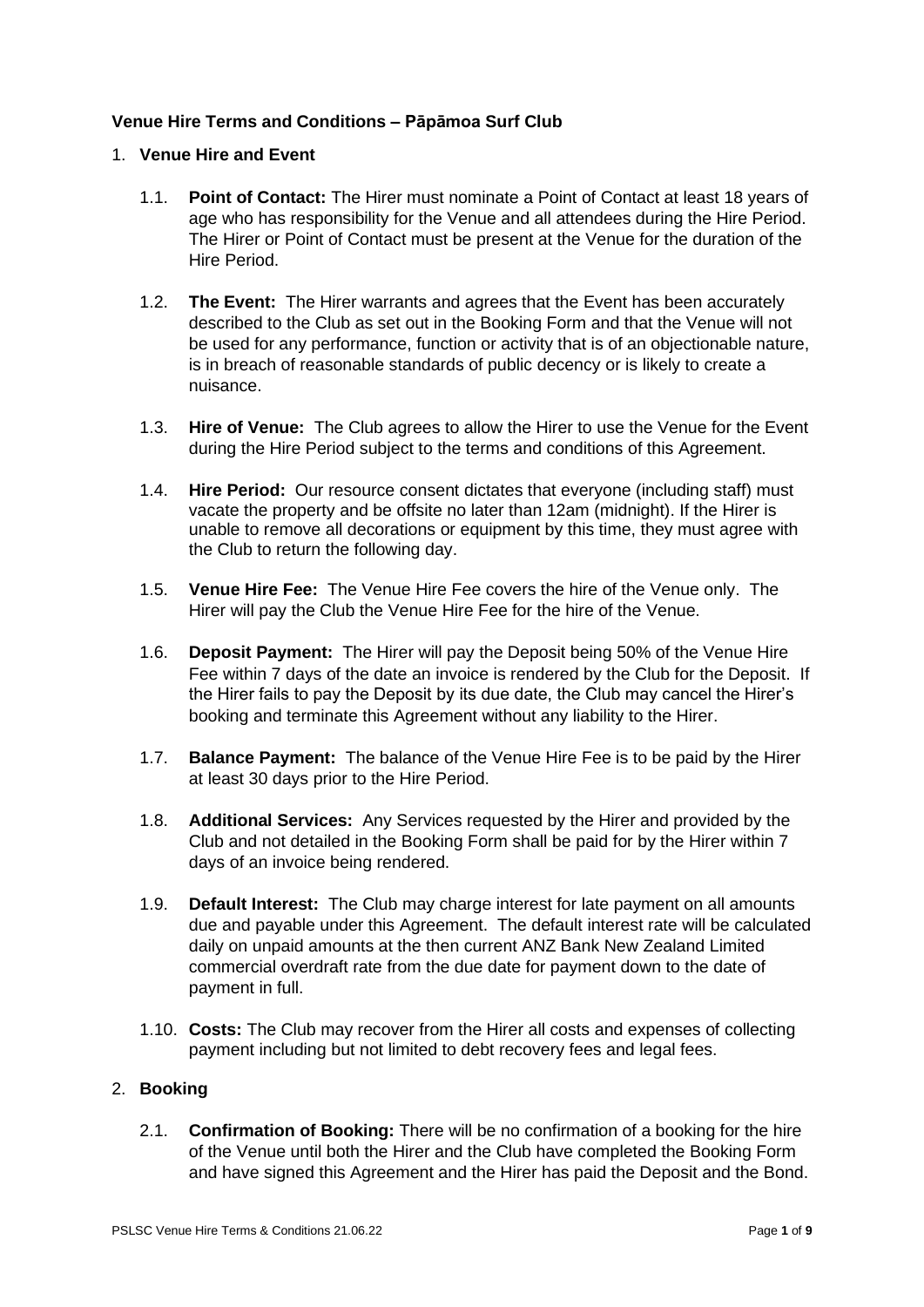A booking for a particular date may be offered to other prospective hirers by the Club until confirmation has occurred under this clause 3.1.

2.2. **Hours of Use:** The Hirer is to factor in any required set-up and pack-down time within their requested Hire Period. Hirers may not enter the Venue until the Hire Period commences, and all Events shall finish at the completion of the Hire Period and the Venue vacated. The Hirer shall comply with designated Tauranga City Council requirements for operation of the Venue as advised by the Club.

## 3. **Bond**

- 3.1. Depending on the level of the booking and potential risk, the Hirer shall pay a bond of between \$500 and \$1500 to the Club for the Event as a guarantee against potential loss or damage.
- 3.2. A refund of the Bond shall only be made to the Hirer if all obligations of the Hirer under this Agreement are fulfilled, no extra cleaning is required and no damage to the Venue or its contents is sustained following inspection by the Club after the Event. Otherwise any applicable extra costs will be deducted from the Bond and any additional amounts over and above the Bond will be invoiced to the Hirer.
- 3.3. The Bond will be refunded within 7 days of the end of the Event if all the obligations of the Hirer have been met as per point 3.2.

### 4. **Other Charges**

- 4.1. In addition to the Venue Hire Fee and the Services Fees the Hirer will be charged for:
	- a. damage to the Venue or theft of any property from the Venue during the Hire Period. The Hirer shall be entitled to inspect the Venue prior to the Event to determine the existing condition of the Venue;
	- b. extra cleaning, rubbish removal, repairs or reinstatement of the Venue that the Club reasonably considers is necessary after the Event;
	- c. costs, expenses or losses reasonably incurred by the Club as a result of breach of these terms and conditions;
	- d. should the Fire Department need to be called out due to noncompliance of the Terms and Conditions, all costs related to the call out will be charged to the Hirer.

#### 5. **Access to the Venue**

- 5.1. The Hirer must comply with all access procedures as notified by the Club.
- 5.2. The Hirer is responsible to ensure that emergency exits are kept clear at all times and that Event attendees are aware of evacuation procedures as outlined by the Club.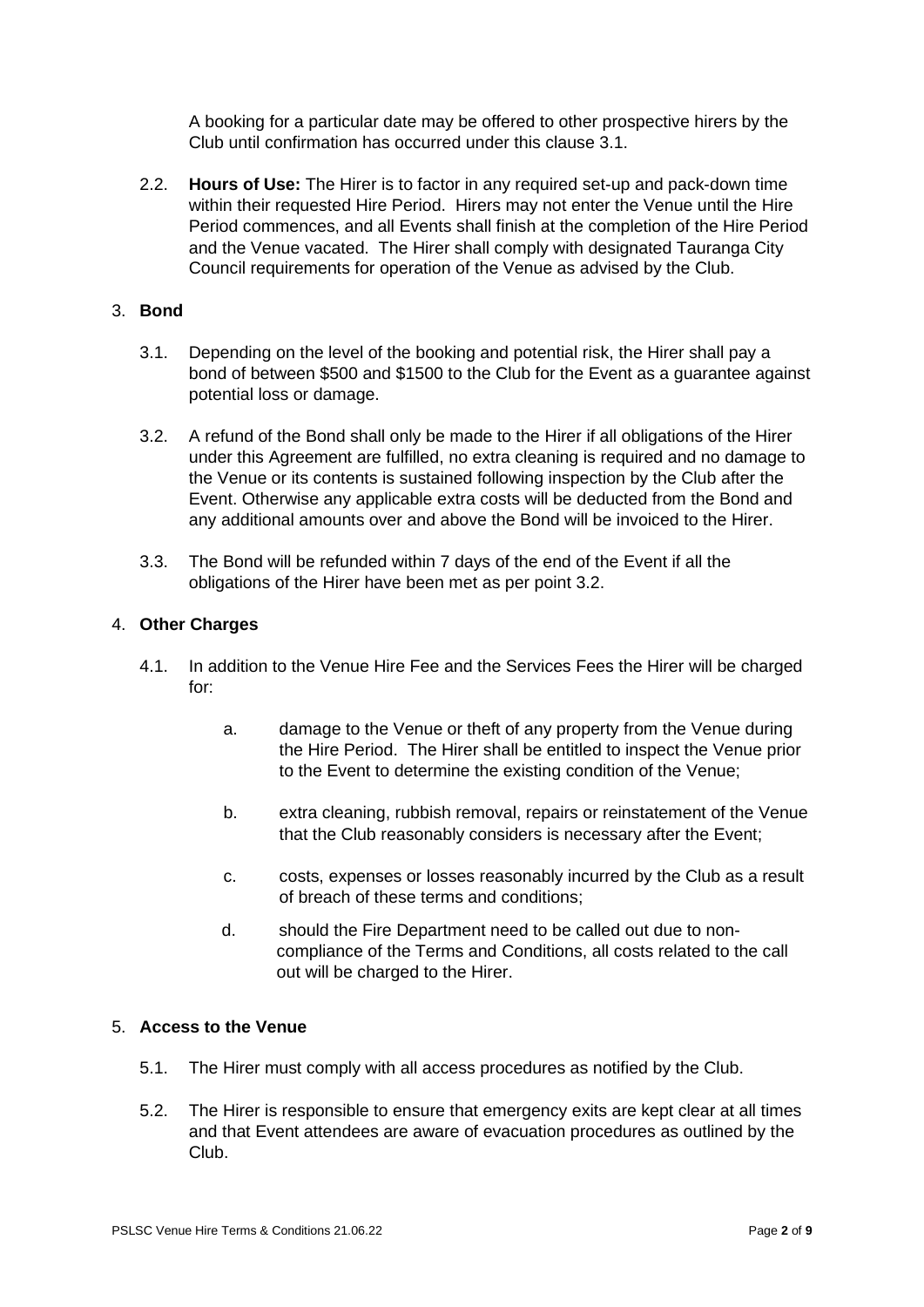5.3. The Club will arrange with the Hirer for the Venue to be opened as required. If the Hirer requires access for Event set up purposes outside of normal business hours (8.30am to 5pm weekdays) or on weekends, then a swipe access key can be issued to the Hirer but will remain the property of the Club. A bond for a swipe access key of \$50 will be paid to the Club by the Hirer and will be refunded when the swipe access key is returned to the Club. Any costs for lost swipe access keys shall be charged to the Hirer and deducted from the swipe access key bond paid.

# 6. **Use and Care of the Venue**

- 6.1. **Use:** The Hirer will comply with all health and safety requirements specified for the use of the Venue by the Club, and the Hirer shall not obstruct or block off exits and emergency exits and will advise all Event attendees of the required Venue evacuation procedure at the commencement of the Event.
- 6.2. **Conduct at the Venue:** During the Hire Period the Hirer shall conduct and manage its use of the Venue in an orderly and lawful manner and will be responsible for the conduct of its employees, invitees, officers, contractors, agents and ticket holders. The Hirer will ensure that none of the attendees will behave in an offensive, disorderly or drunken manner or in such a manner as to cause danger or nuisance to the public or Club Staff or contractors, or behave in a manner that is likely to damage the Venue or the reputation of the Venue and the Club. This includes the time at which the attendees are vacating the Venue at the end of the Hire Period and still on Venue property. The Hirer acknowledges that the Club and its employees and contractors may eject or refuse entry to the Venue to any person who fails to behave in accordance with this clause.
- 6.3. **Compliance with Laws:** The Hirer shall comply at all times during the Hire Period with all applicable statutes, regulations, by-laws and rules of conduct for the Venue.
- 6.4. **Care of Venue:** The Hirer during the Hire Period shall ensure that reasonable care is taken in the use and occupation of the Venue so that, with the exception of fair wear and tear, the Venue will be in the same good order and condition at the end of the Hire Period as it was in at the commencement of the Hire Period. The Hirer shall not permanently mark, paint, drill or otherwise deface the Venue. This includes the use of cellotape on the walls for the hanging of posters, decorations etc. The Hirer shall not make any alterations to the structure, fittings, fixtures or furniture at the Venue. The Hirer shall ensure that:
	- a. the Venue is left in a clean and tidy condition and all equipment utilised during the Hire Period must be cleaned and returned to the correct position at the end of the Hire Period;
	- b. no equipment or apparatus of the Club not relevant to the Venue Hire is used or disturbed;
	- c. all external hired furniture removed;
	- d. all windows and doors to be shut and properly locked and checked;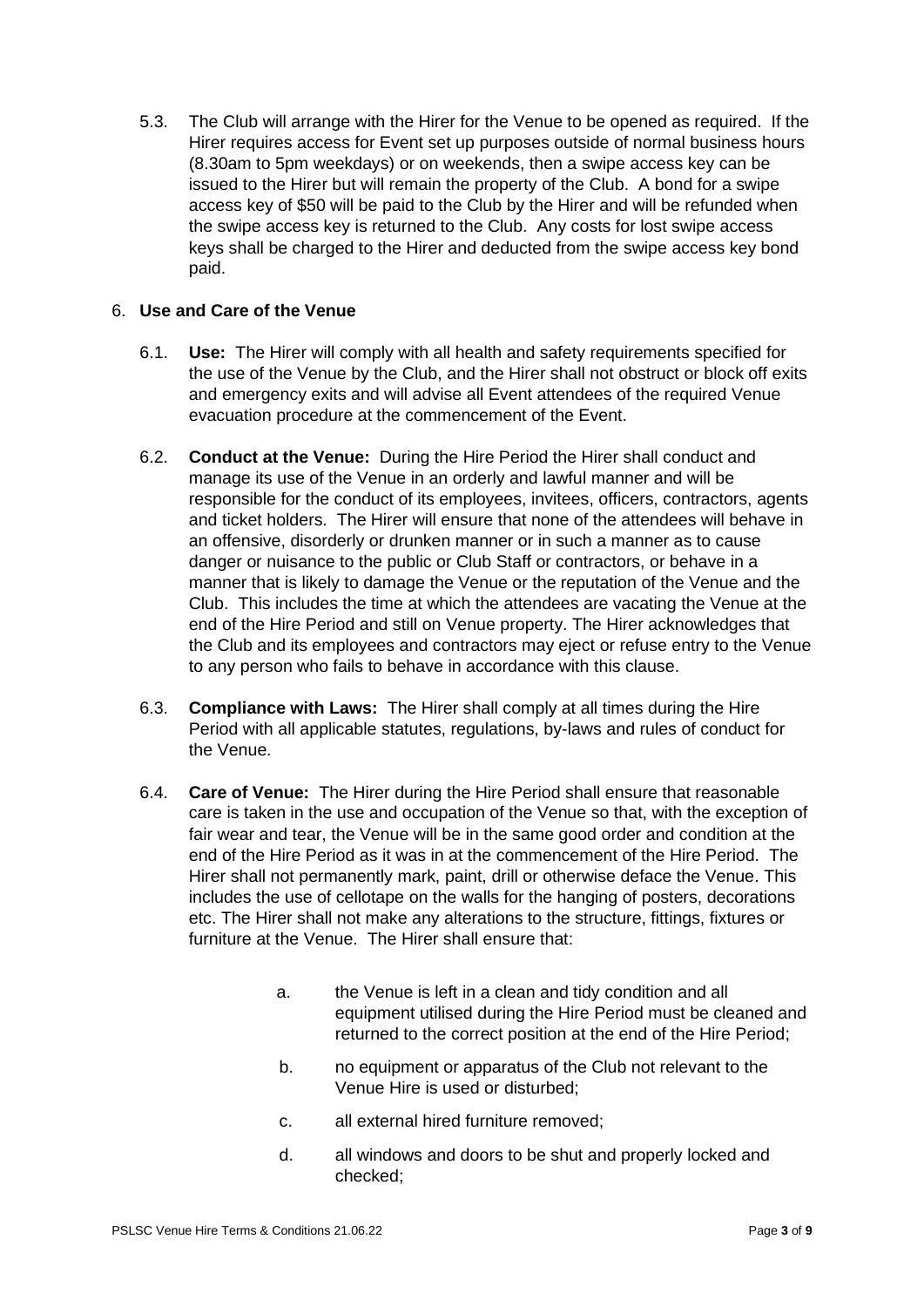- e. all lights and fans must be switched off;
- f. all alarms to be set.
- 6.5. **Prohibited Activities at the Venue:** During the Hire Period the Hirer must ensure that:
	- a. no firearms, explosives, flammable substances or other hazardous or dangerous substances (including dry ice machines, smoke machines, fireworks or other pyrotechnics) heavy plant and machinery or other equipment that may cause damage or injury to property or persons are brought into the Venue or placed in the Venue carpark;
	- b. no candles or naked flames are to be used.
- 6.6. **No Parties:** The Venue is not to be used for the purposes of stag and hen nights, unsupervised non-Club member birthday parties or parties involving unsupervised minors under 18 years.
- 6.7. **No Smoking or Vaping:** The Venue and surrounding beach area is strictly a "nosmoking or vaping area" and the Hirer must adhere to and enforce this policy and the requirements of the Smoke Free Environments Act 1990, and Smoke Free Environments Act 2003 at all times.
- 6.8. **Supervision of Minors:** The Hirer is responsible for the supervision of children under the age of 18 years at all times during the Event and Hire Period. Where the Event to be held has the majority of attendees aged 21 years or younger, the Hirer must discuss and confirm supervision arrangements with the Club prior to the Event.
- 6.9. **Respect for Beach Reserve and Neighbouring Properties:** The Hirer shall ensure that all attendees respect the Pāpāmoa Beach reserve environment and sand dunes and neighbouring properties including but not limited to Tauranga City Council reserve areas, toilet blocks and other adjacent businesses and residential properties immediately adjacent to the Pāpāmoa Domain Reserve.
- 6.10. **Temporary Structures:** The Hirer shall not construct or erect any rigging, scaffolding or other temporary structure or suspend any object or item from the ceiling or walls of the Venue without first obtaining the consent of the Club.
- 6.11. **Decorations:** Any decorations that the Hirer proposes to install at the Venue shall first be approved by the Club. Any decorations that are approved shall be removed by the Hirer at the end of the Hire Period to the satisfaction of the Club.
- 6.12. **Removal of Equipment and Supplies:** The Hirer shall remove all equipment and supplies relating to the Event by the end of the Hire Period. The Club may dispose of any equipment and supplies not removed by the Hirer within a reasonable time after the Hire Period has ended. The Club accepts no responsibility for equipment or supplies left at the Venue.

# 7. **Food and Alcohol**

7.1. **Liquor Licence:** The Club will apply for a Special Liquor Licence (with Tauranga City Council) on behalf of the Hirer, to enable the sale of alcohol to Event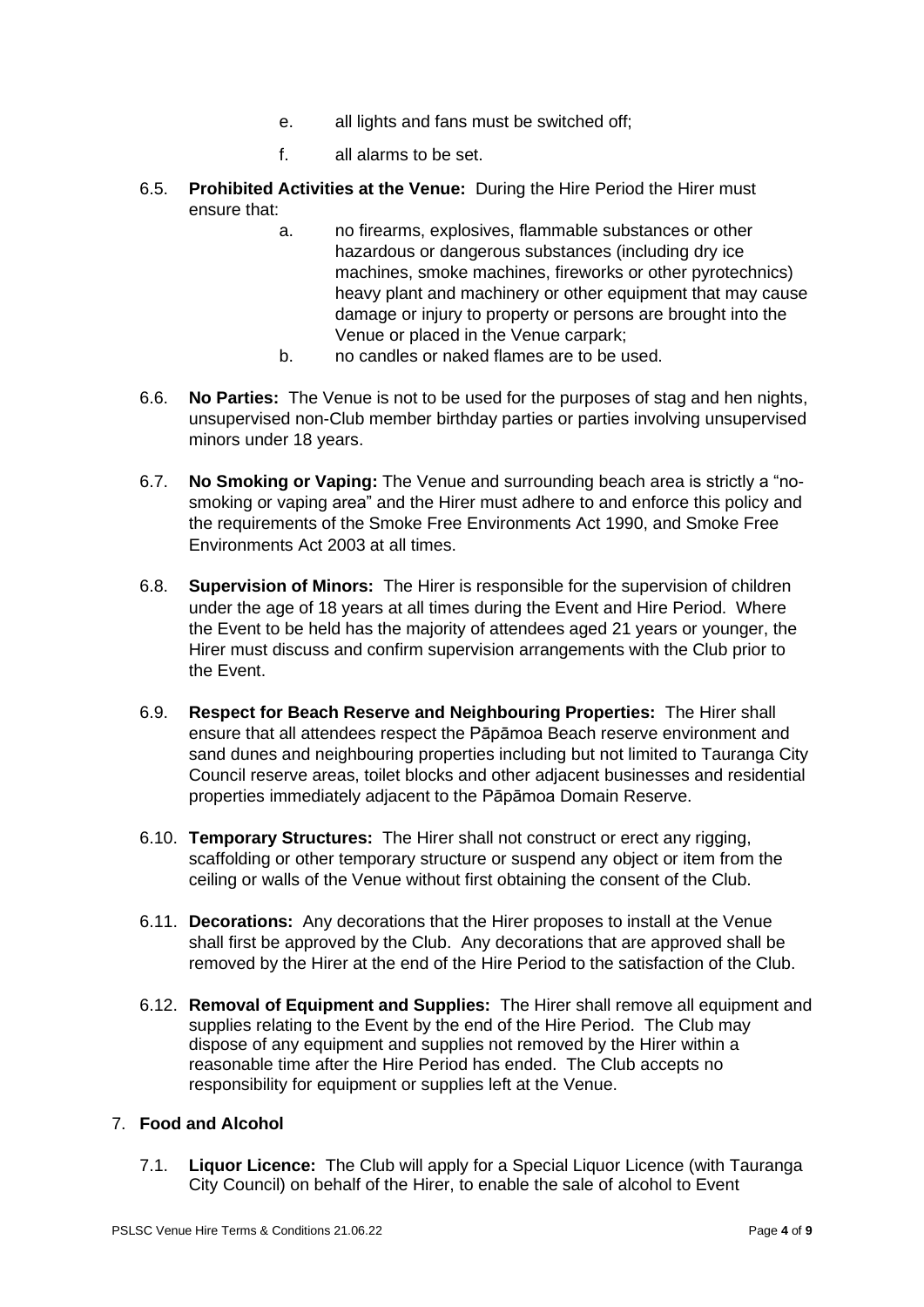attendees. The application for a Special Liquor Licence is required to be made to TCC at least 20 working days prior to the Event. The Special Liquor Licence fee for up to 100 people is \$80, or \$207 for 100-400 people and is payable by the Hirer to the Club. The Hirer is required to supply certain information for this application, such as the number of guests, bar opening times, catering and entertainment. All information required for the application must be supplied as part of the Booking Form. Failure to supply the information requested may result in the function not proceeding.

- 7.2. **No BYO:** There is no BYO alcohol, kegs, beer tankers etc permitted at the Venue or surrounding beach area.
- 7.3. **Bar Service:** Under the conditions of any licence issued, bar service and music must cease at 11pm. All drinks including wine, beer, spirits and non-alcoholic drinks must be purchased through the Club who will operate the bar. To comply with Liquor Licencing laws the bar is managed by a Club employee. They have sole discretion on all matters pertaining to the organisation of the bar, including the number of bar staff required for each function. At the end of the event, DO NOT ask the bar staff to purchase drinks to take away with you. This is in breach of our licence.
- 7.4. **Food:** Where the Hirer requires the provision or sale of food at the Event, the Food and Hygiene Regulations 1974 and the provisions of the Food Act 2014 and its associated regulations and replacement regulations and statutes shall apply. In addition, food supply shall comply with all required Tauranga City Council bylaws, consents and licences for the supply of food at the Venue.
- 7.5. **Catering:** The Hirer is to arrange catering with a caterer of their choice. This must be agreed in conjunction with the Club.

#### 8. **Noise**

- 8.1. The Hirer must at all times during the Event and the Hire Period keep noise to a reasonable level and ensure that any sound system, music, band or DJ complies with noise regulations imposed on the Venue by Tauranga City Council. This includes the time at the conclusion of the Event when attendees are vacating the Venue and still on Venue property.
- 8.2. The Hirer must ensure that any music played during the Event does not contain offensive language.
- 8.3. The Hirer shall not introduce any specific sound system, PA, microphone or speaker system to the Venue without first obtaining the consent of the Club.
- 8.4. Any complaints / actions taken in relation to a breach of noise regulations will be the responsibility of the Hirer at the time of the complaint or action.

#### 9. **Security**

9.1. Where the Hirer is to obtain access to the Venue by way of provision of a swipe access key, the Hirer will be responsible for ensuring that the Venue is kept secure at all times during the Hire Period. Any additional costs incurred by the Club as a result of the Venue not being secured properly by the Hirer shall be charged to the Hirer.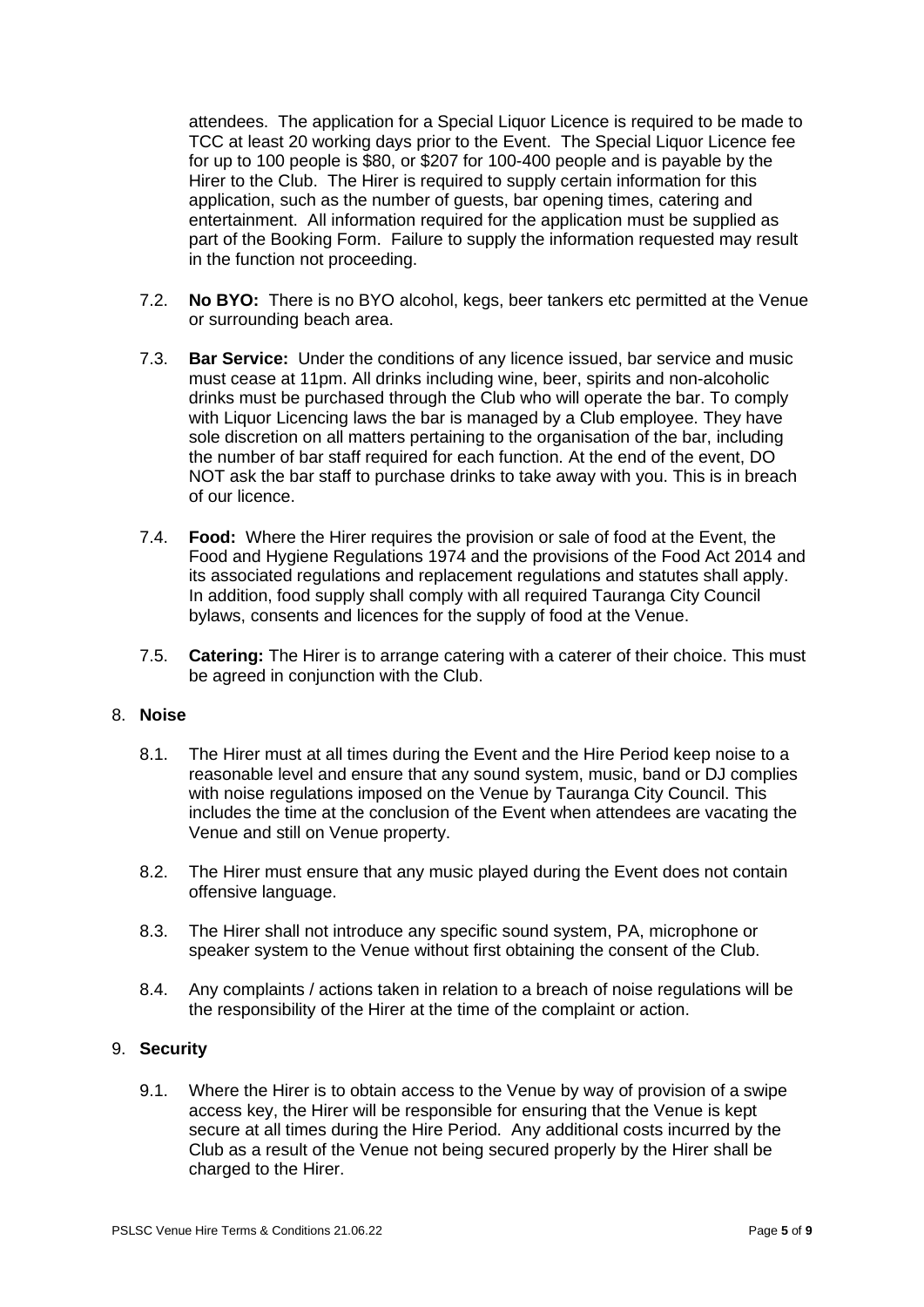- 9.2. Where the Venue is hired for an Event to be held in the evening the Club will arrange for security guards to be hired to ensure compliance with Tauranga City Council requirements for the Event. This will incur an additional charge to the Hirer which will form part of the Venue Hire Fee.
- 9.3. If any security alarms or systems are set off by the Hirer or attendees at an Event all call out charges and additional costs will be charged to the Hirer.

# 10. **Furniture and TV Screen:**

- 10.1. The Club has some furniture available for use at the Venue and what is included is noted in the Booking From for each specific area to be hired.
- 10.2. Any external hired equipment (tables, chairs, linen, etc) and decorations brought into the Club must be removed from the Venue at the conclusion of the Event. Please note that all hired equipment is the responsibility of the Hirer and the Club is not responsible for any hired equipment or its return. Under no circumstances are function room chairs and tables to be taken onto the beach. Please make arrangements to hire furniture if you require it for outdoor use.
- 10.3. A TV Screen is available for hire at an additional cost from the Venue if required.

### 11. **Cancellation**

- 11.1. **Hirer Cancellation:** If the Hirer cancels the Event:
	- a. 12 weeks or more prior to the Event date, then the Club shall refund 50% of the Deposit and the full Bond;
	- b. within 12 weeks of the Event date, then the Club will not provide a refund of the Deposit, but shall refund the Bond;
- 11.2. **Club Cancellation:** The Club may cancel the Hirer's booking by notice in writing if:
	- a. it considers that the staging of the Event or the nature of the Event will or might contravene any statute, order, regulation or requirement or consent of any local or public authority, or where the Club considers that the event may breach reasonable standards of public decency; or
	- b. it considers that the management of the Event by the Hirer is deficient or inadequate or that the behaviour of the guests or attendees at the Event is such that the Event might lead to danger or injury to any person or damage to the Venue or reputational damage to the Club and / or the Venue.
- 11.3. **Force Majeure:** In the event that the Club is unable to perform its obligations with regard to the Venue Hire under the Agreement as a result of any fire, flood, earthquake, seismic or volcanic activity, state of emergency, act of God, war, Act of Parliament, regulation or direct of Government, strike, industrial action or epidemic (including but not limited to COVID 19) ("Force Majeure Event") which is beyond the reasonable control of the Club, then the obligations of the Club pursuant to this Agreement and under these terms and conditions shall be suspended and the Club shall be relieved of its obligations during the period of a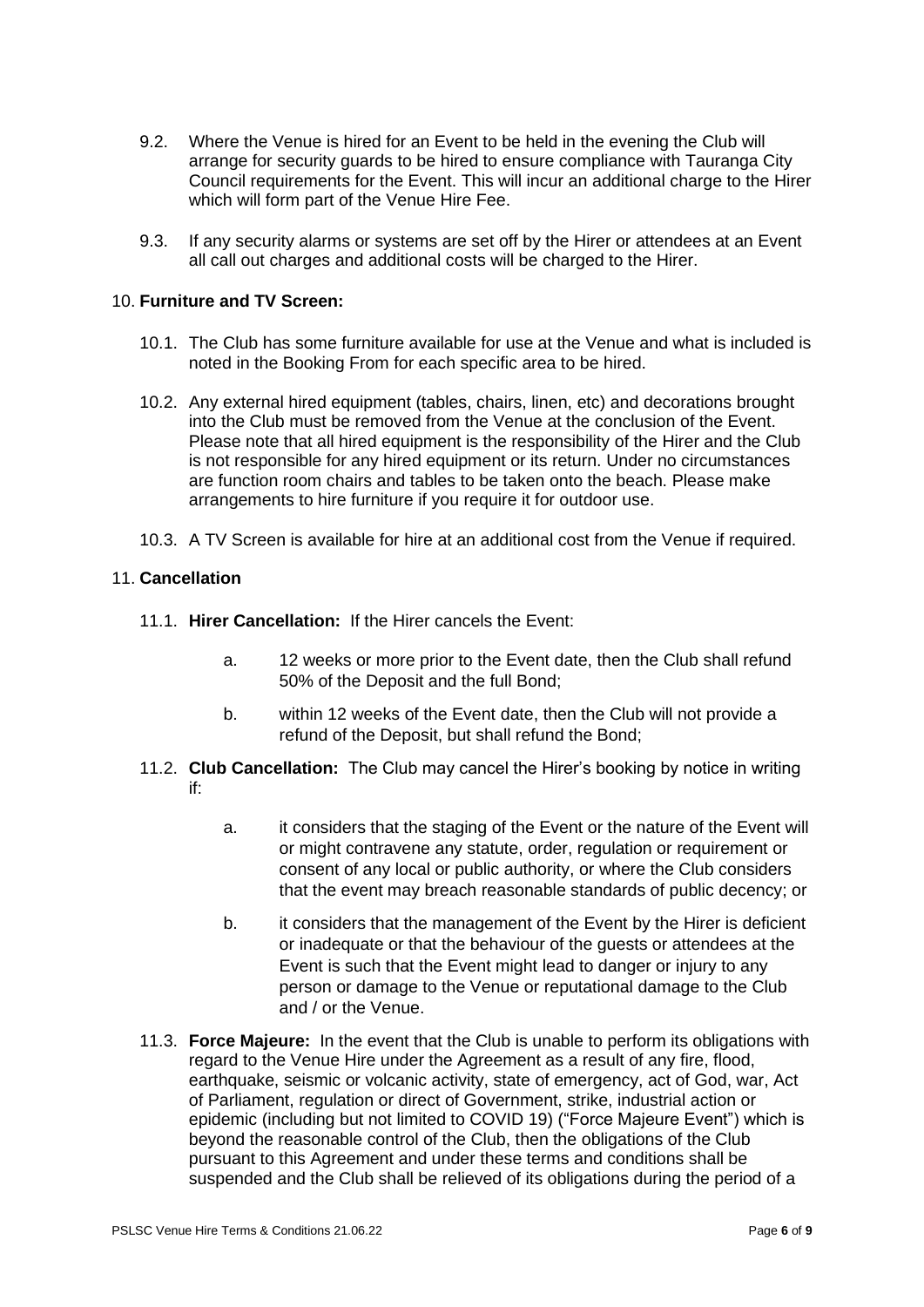Force Majeure Event. The Club and the Hirer shall use their best endeavours to reach agreement on rescheduling or rebooking the Hire Period. If the Event cannot be rebooked as a result of a Force Majeure Event then the Club shall retain 50% of the Deposit. The balance Deposit and any Bond shall then be refunded to the Hirer. The Club shall not be liable for any loss, claim, expenses liability or other default due to a Force Majeure Event. For the avoidance of doubt a Force Majeure Event does not include an event that could have been prevented by the Club exercising a reasonable standard of care.

# 12. **Termination**

- 12.1. The Club may at any time terminate this Agreement by email notice to the Hirer, with immediate effect, in the following situations:
	- a. the Hirer is in default of any of its obligations under this Agreement and such default is not remedied within 5 days of notification of such default by the Club to the Hirer;
	- b. if the Hirer fails to pay any amount of money that is due and payable to the Club pursuant to this Agreement, on its due date for payment.
- 12.2. Such termination by the Club will not remove any rights for the Club to recover the Venue Hire Fee and any other actual costs incurred by the Club under this Agreement.

#### 13. **Indemnity**

13.1. The Hirer indemnifies the Club, its employees, officers, contractors and agents from any against all claims, damages, penalties, liabilities, costs, fines, levies and expenses (including reasonable legal fees incurred) of any nature which the Club may suffer or incur as a result of the Hirer breaching its obligations under this Agreement or in relation to any action taken by any person who is unhappy or dissatisfied with the Event or in relation to the negligent or careless use of the Venue by the Hirer.

# 14. **Parking**

14.1. Parking is only in designated car park areas and there is no parking on cobble or grass areas. The Tauranga City Council carpark area is locked each night so the Club suggest that this carpark is not used by the Hirer or Event attendees.

#### 15. **Inspection by Hirer**

15.1. The Hirer shall permit Club staff or authorised agents to enter the building to check that the conditions of hire are being adhered to. The Hirer shall forthwith comply with any direction issued by Club staff or authorised agent.

# 16. **Notices**

16.1. Notices may be given by the Club and Hirer by email to the Club at info@papamoalifeguards.co.nz, and to the Hirer by the Club to the email address for the Hirer as noted in the Booking Form.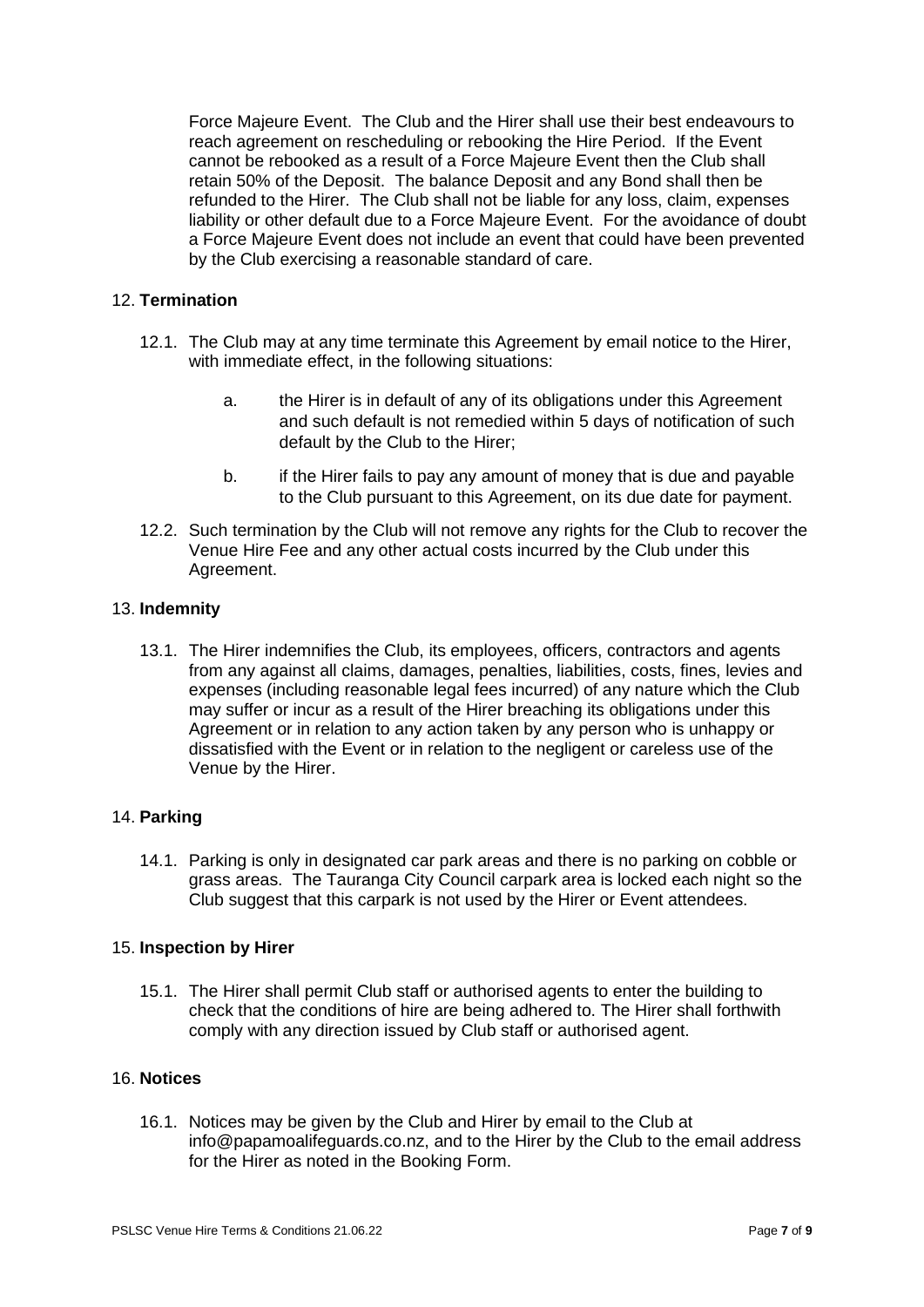# 17. **Covid-19**

17.1. The hire of our Venue may at times be affected by government directives. It is a condition of entry to our Venue that you and your attendees abide by any directive we give you regarding Covid-19.

## 18. **Definitions**

Unless the context otherwise requires:

- 18.1. "Agreement" means this Venue Hire Agreement, which incorporates and includes the Venue Hire Booking Form, these Terms and Conditions and any schedules or annexures to this Agreement;
- 18.2. "Point of Contact" is someone aged 18 years of over that has been nominated by the Hirer to be present for the full duration of the Hire Period:
- 18.3. "Booking Form" means and includes the Hirer and Event details attached to this Agreement;
- 18.4. "Club" means the Pāpāmoa Surf Lifesaving Club Incorporated;
- 18.5. "Deposit" means the initial payment to be made by the Hirer on account of the Venue Hire Fee to secure the booking;
- 18.6. "Event" or "Events" means the event or events for which the Venue is hired as described in the Booking Form;
- 18.7. "Hire Period" means that period during which the Hirer will hire the Venue from the Club as specified in the Booking Form;
- 18.8. "Hirer" means the person, company or other entity named as Hirer in the Booking Form and includes (if applicable) its directors, trustees, officers, contractors, employees, agents, ticket holders and invitees;
- 18.9. "Other Charges" means the charges payable by the Hirer to the Club in addition to the Venue Hire and Service Fees;
- 18.10."Services" means and includes any technical, security, supply of equipment and other services in addition to the Venue Hire to be provided by the Club or such other third party supplier and "Service Fees" means the total fees to be paid by the Hirer to the Club under this Agreement;
- 18.11."Terms and Conditions" means these terms and conditions as may be modified, varied or added to by any specific terms and conditions agreed in writing between the Hirer and the Club;
- 18.12."Venue" means the Pāpāmoa Surf Club;
- 18.13."Venue Hire Fee" means the total fee to be paid by the Hirer to the Club to hire the Venue as detailed in the Booking Form.